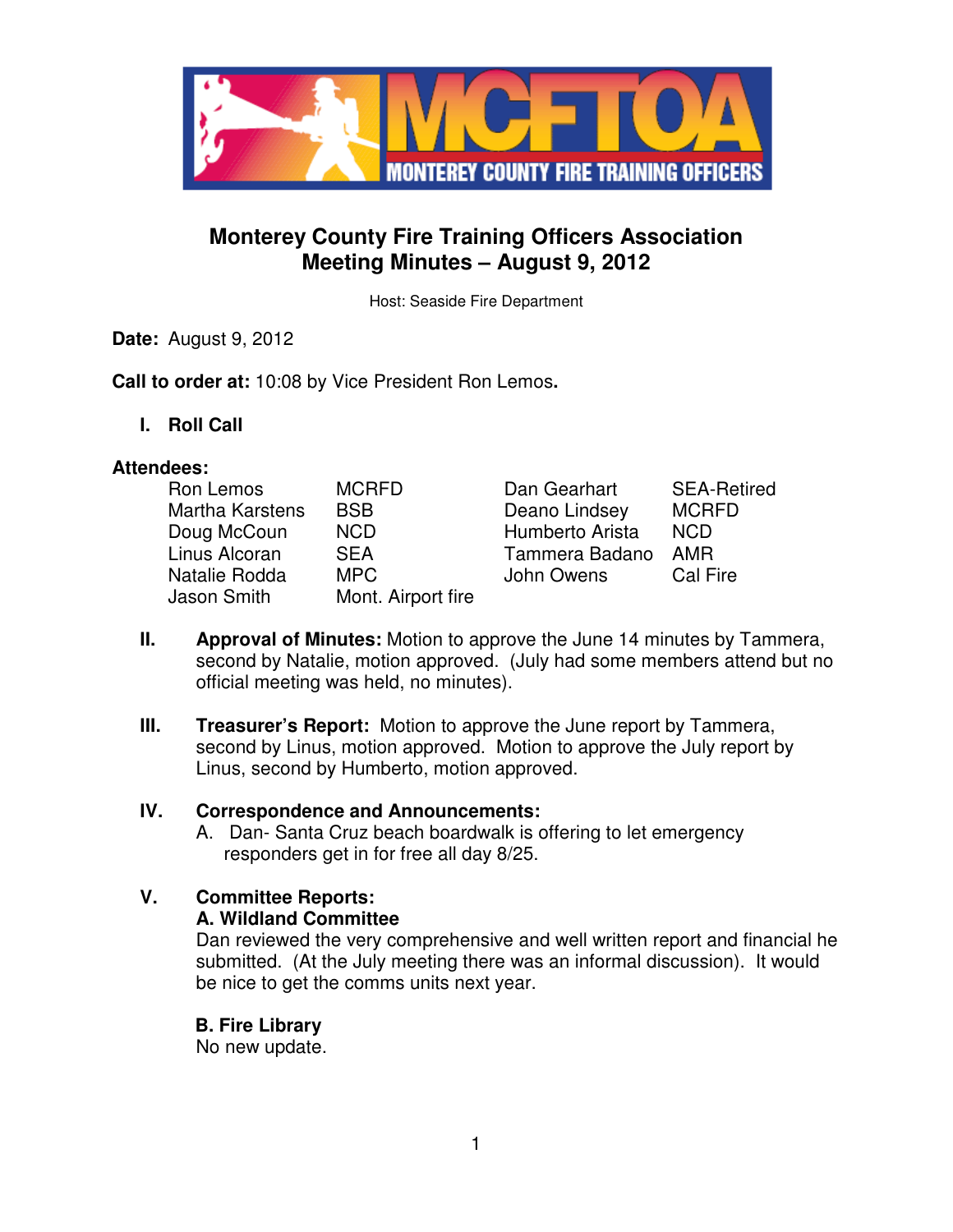

## **C. Programs/Training Classes**

- a. Control 5. John reported the class went well, 16 people attended. We can take this off the agenda.
- b. Auto Ex. Deano is working with Mr. Babbitt, they are looking at February 2013, and it would be an advanced class. John said Mr. Babbitt's electric car and big rig classes were good classes.

## **D. Website**

Dan reported the web site was going well, everything is updated. He is waiting for the Chiefs rotational list. The Chiefs web site appears to have been hacked; it is being worked on and will not affect the TOs site. Doug said a malicious virus was found and has been removed, but it is still being worked on, still shows "danger" when you go to it. The comment was made it was "ancient technology".

## **E. Fire Academy**

Natalie said there are new things with the State fire training. Instructor training will be done differently. There will be required books to use but the state will no longer write tests or manuals. Instructor update classes will be offered through 2014. Del Mar is going out of the fire training books business. Instructors can do their own lesson plan. Certification levels will now require updates.

## **F. Fire Chiefs Liaison Report**

Humberto: The last meeting was the law/fire meeting at CSUMB on 7/12.

- Type III all hazard teams. (Doug said UASI got a grant to put together a framework for classes. They met at Fremont Fire for a kick off meeting. Santa Cruz County wants to work with Monterey County. Need to get law on board. San Diego is the only multi discipline type III team in California).
- Comm units were there for show and tell.
- CPR center agreement was signed. (Martha said Skip hoped to start instructor updates by next month).
- Sherry, OES, did a presentation.
- Adjourned to separate fire meeting, more on type III.
- Old OES trailer OKed to go to Cal Fire for a comm unit.
- New DOT books handed out.
- TENS- Discussion on implementation of TENS. (Reviewed at OPs and could take up to 45 minutes to get some word out in the event of an emergency). Lynn is looking at grant funding.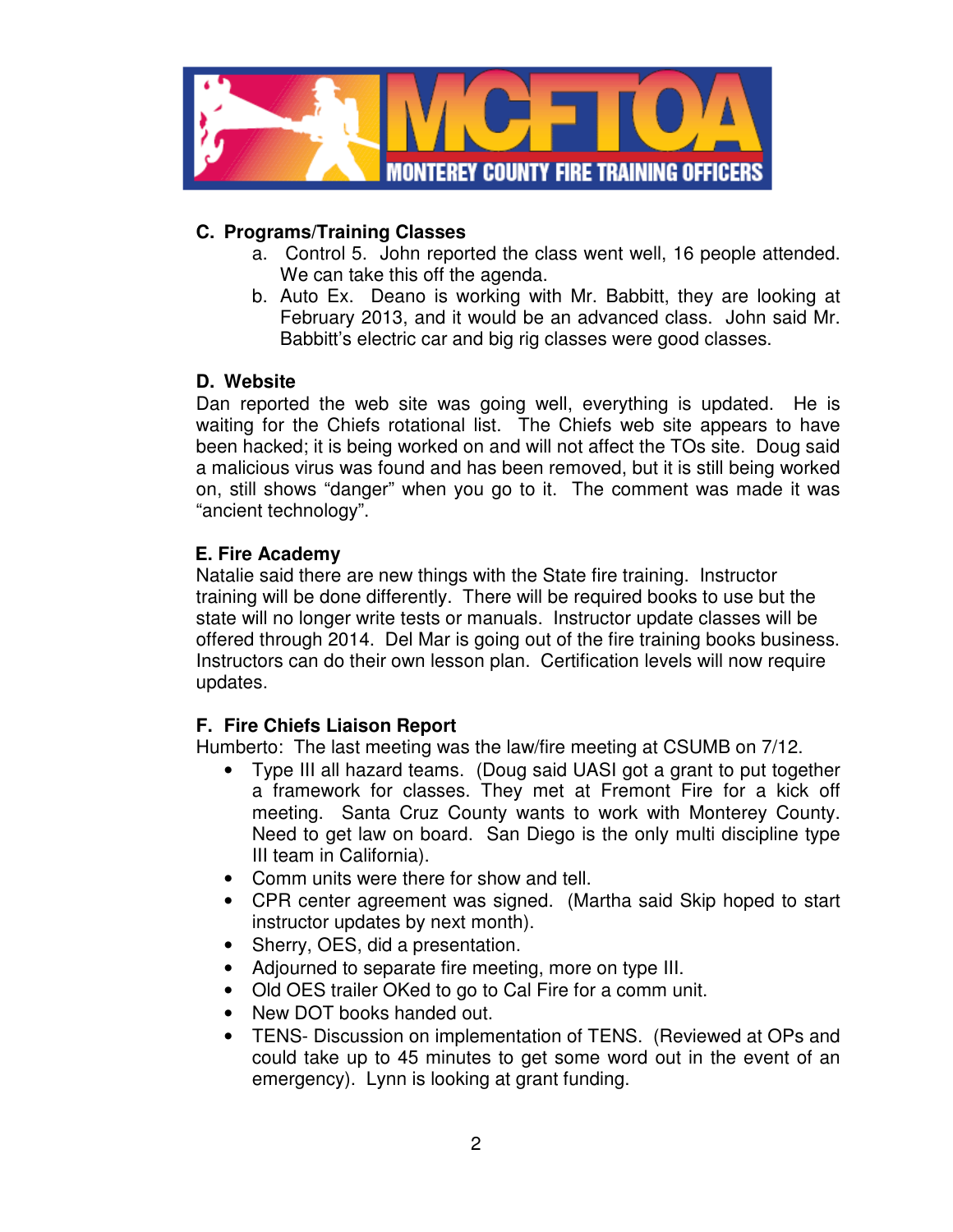

• NGEN-Problems with the sites at Lewis Rd and Huckleberry hill, residents don't want the tall antenna there. It could take 2 sites to provide coverage for Huckleberry hill if the tall tower is not approved.

### **VI. Old Business**

- A. Treasurer's position: Doug spoke with Cheryl at the radio meeting and she said she would take the position, but would like to move the mail box. We opened nominations for the Treasurer position, Natalie nominated Tammera Badano, Cheryl Goetz self-nominated. Nominations closed. A ballot vote was done with Tammera being voted in as our new Treasurer. Thank you Tammera!
- B. Health and Fitness-This is Dave Cruz's project, Ron to see if we can take it off the agenda for now.
- C. Dan-Seaton is still claiming to be an instructor for TOs. He recommends a formal letter from us, Martha to do and get to Ron.
- D. Ron-Talked to Skip about CPR manuals, the cost to be approximately \$500 for enough books to keep on hand for instructors to use. Where would the books live? Check out process? It made sense for Skip to keep them at Cal Fire and monitor them. Motion by Ron to have TOs sponsor the purchase of \$500 worth of CPR manuals to be used by Monterey county agencies, second by Deano, motion approved.
- E. The XMY list is cleaned up and will be sent to Dan to put on TOs site when completed.
- F. Martha noted that Cal Fire was not listed on the latest membership roster, John will see TOs gets paid.

### **VII.** New Business No new business.

### **VIII. Good of the Order**

Doug- NPS has rebuilt both old hazmat satellite trailers into comm trailers, one was used and worked well on the Turkey fire recently. Could be used for planned events, would be a cost.

John-Cal Fire is developing the 2013 calendar for training. The might do a combined class with USFS on GPS. There will be changes with training, he is promoted to Assistant Chief and will be doing training for another 2 months then a new BC will come in and do the training Chiefs job. A field BC is being appointed for South County. There will be vacancies for seasonal FF next year. Soledad sold the small type III engine to an Oklahoma volunteer department. A Union Pacific railroad class is also on the 15<sup>th</sup>.

Deano-They will be having in house classes with P.G. & E. on the  $21^{st}$ , 23 $^{\mathsf{rd}}$  and 24 $^{\mathsf{th}}$ .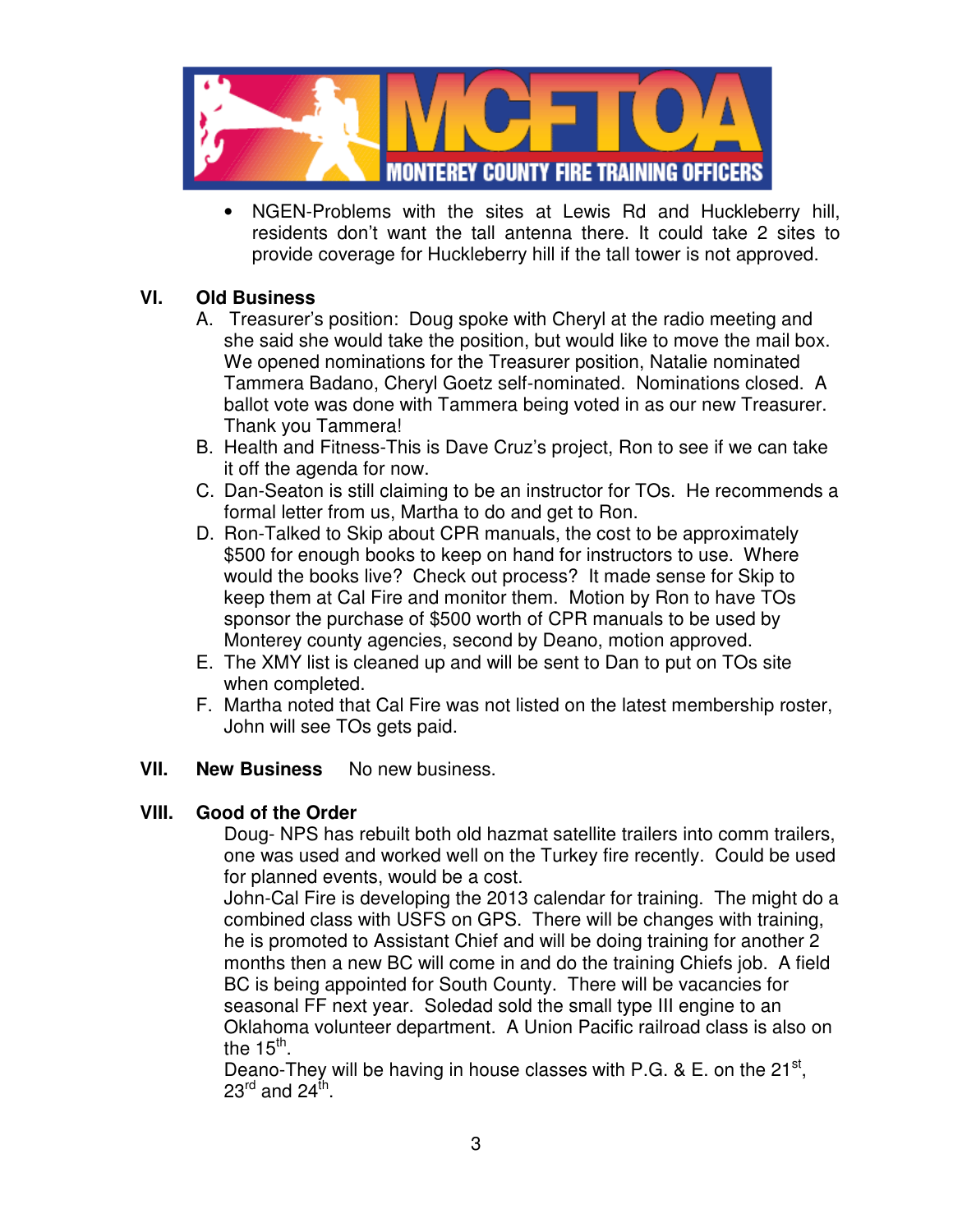

Humberto- A foam class will be at NCD on 8/15 in the afternoon. Tammera- An ALS/QI form for mass casualty, i.e., bus accidents, is being worked on. We will not need to do AMAs for every person involved, it will be more like an AMA log.

## **IX. Adjournment** Meeting adjourned at 12:10.

Next Meeting September 13, 2012

MPC Public Safety Training Center 2642 Colonel Durham Street Seaside, CA. 93955

#### **Host: Monterey Regional Airport District FD**

Minutes prepared by Martha Karstens